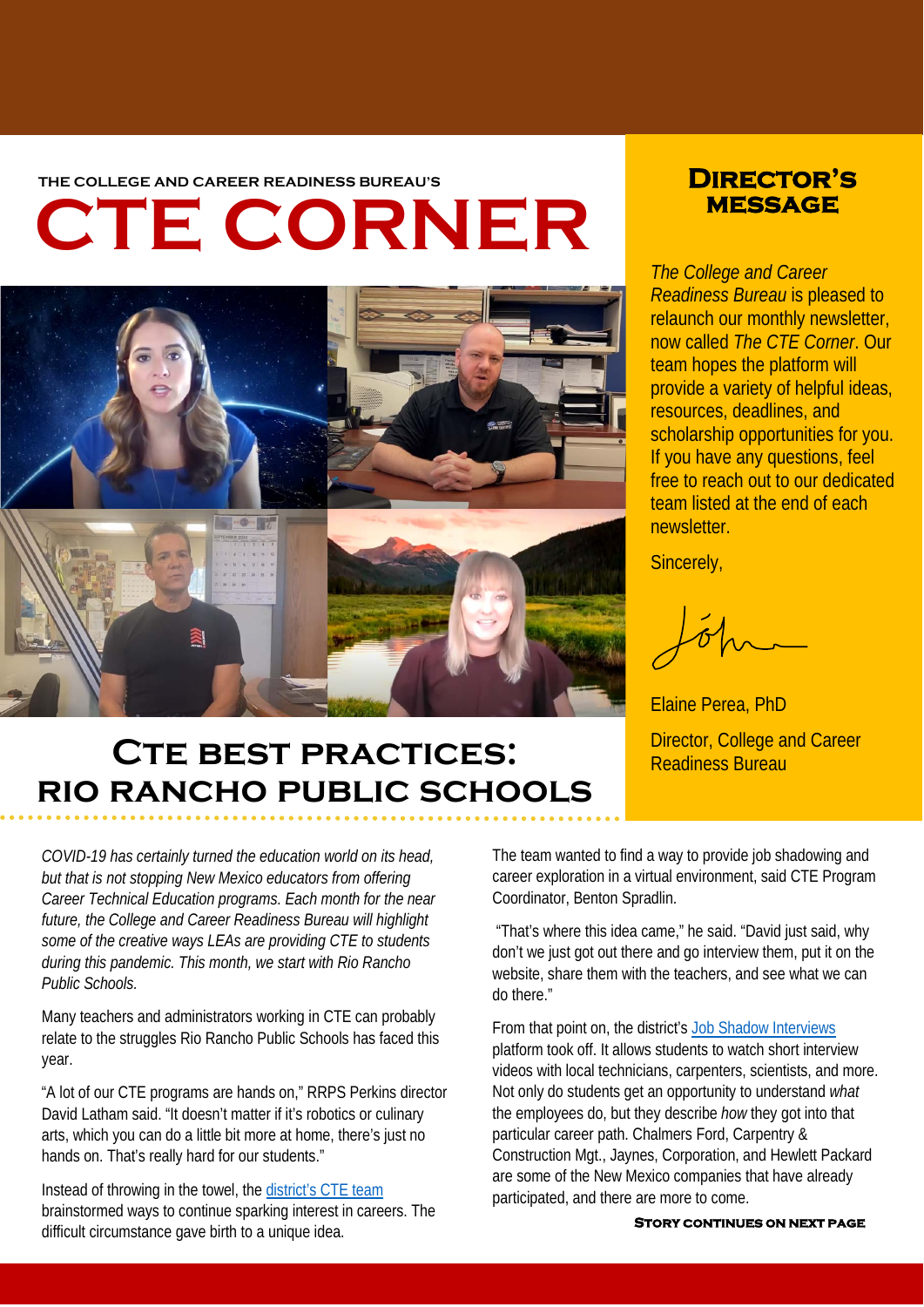

### **"I really do believe [COVID is] going to change education down the road." -Rio Rancho Public Schools Perkins Director David Latham**

#### **Continued from previous page**

"That's what COVID has taught us. Think outside of the box," Latham said. "I really do believe it's going to change education down the road."

The job shadow interviews are just one instance of CTE growth at RRPS. The district currently has 18 CTE programs at the high school level, serving about 2,400 students. Several programs were launched within the last five years including:

- **Welding**
- Nursing
- **Fire Science**
- Python Programming
- Project Lead the Way TW Biomedical Sciences
- Teacher Prep/Educators Rising
- Project Lead the Way Computer Science
- Automotive Technology
- **Medical Assistant**
- Community Protection (Criminal Justice)/Law Enforcement

The team recognizes this year has been as difficult as ever for many teachers, but they left some final words of encouragement to CTE teachers.

"Don't stress yourself about it, do the best that you can. Don't worry if you feel like you're losing kids or feel like you're doing enough, just do the best that you can," Spradlin said. "We're going to get through this."

### **Career Clusters Guide Book 3.0 Now Available**



The *College and Career Readiness Bureau* is now offering the 3rd edition of the *[Career Cluster Guide Book](https://webnew.ped.state.nm.us/wp-content/uploads/2020/10/10-9-20-State-NM-CCGB-2020.pdf)*. It provides resources and information intended to support your school's efforts toward college and career readiness for students. The latest edition includes updated New Mexico resources, career information, postsecondary options, and course recommendations (now including middle school courses). English and Spanish copies are available to New Mexico schools for *free*. To be included in the next round of distribution, [fill out this survey.](https://www.surveymonkey.com/r/R9VVTGP)



#### **Region Focus**

This month, we are highlighting Region E. It includes nine districts totaling more than 11,000 students. Major employers include Isleta Casino and Resort, Intel Corporation, Albuquerque International Sunport, Tricore Reference Laboratories, Honeywell Aerospace, and Presbyterian Healthcare Services. The occupations with the largest projected growth include Personal Care and Service Occupations (5,595 new jobs), Construction (2,995), and Health Care Practitioners and Technical (2,895). In the winter of 2019, the following local economic and educational priorities were identified for Region E: Healthcare, IT/STEM, Manufacturing, and Skilled Trades.

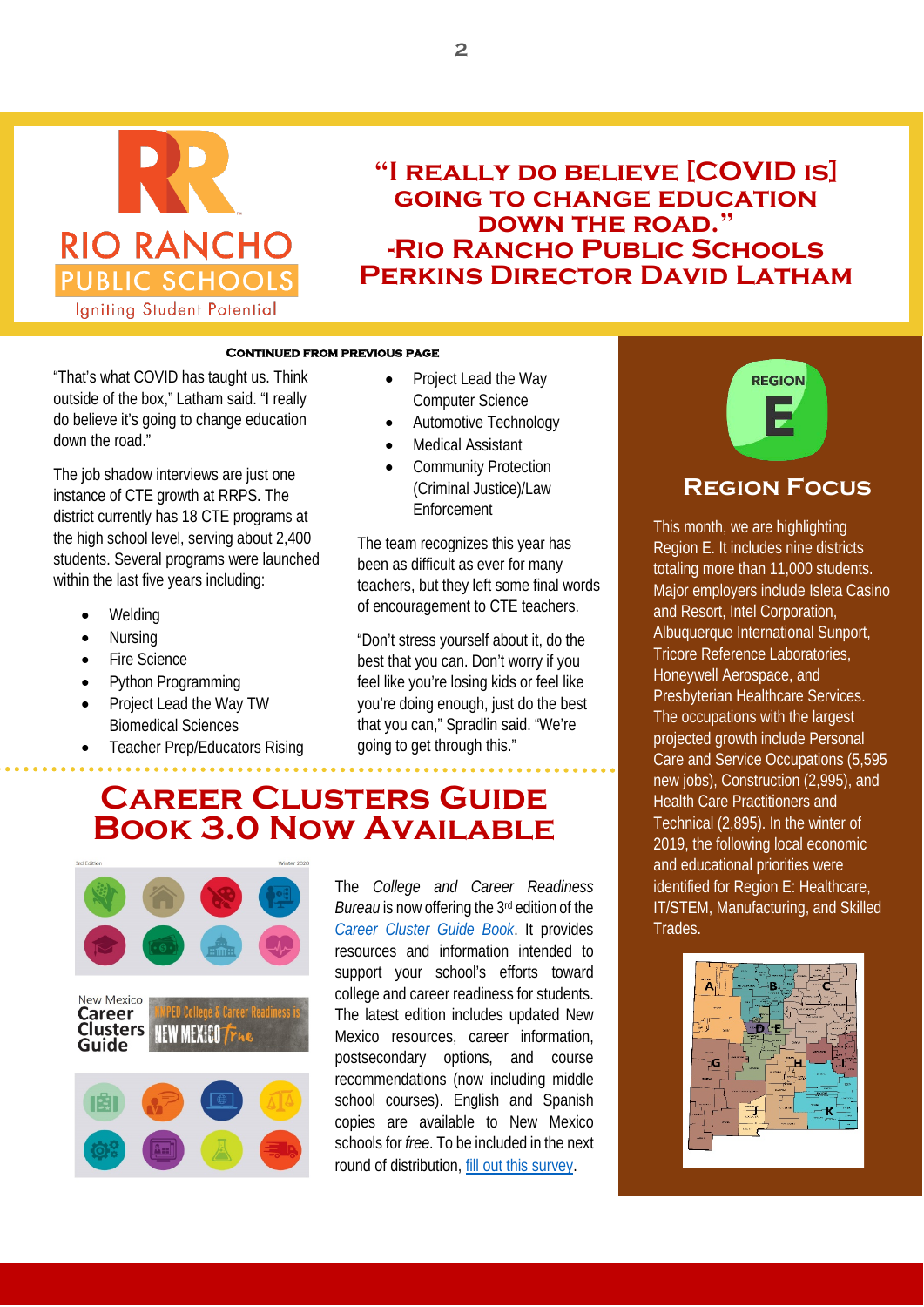#### **New Mexico Career Pathways Dashboard Version 2.0**

Another great CTE resource is up for grabs. The new and improved New Mexico Career Pathways dashboard version 2.0 is now available. The platform display has a new look and includes the latest labor market data for all districts in the state. This is a great way for your students to discover more about careers in their area. To view a virtual training session of the updated dashboard, [click here.](https://youtu.be/SGB7hALEyWo)

#### **CTE Learn Helps Educators Online**

If you are looking to train your CTE administrators and instructors, the Association for Career and Technical Education (ACTE) launched an employee learning network called *[CTE](https://www.ctelearn.org/)*  [Learn.](https://www.ctelearn.org/) The platform offers paid continuing education credit couses along with a variety of free resources for both secondary and postsecondary CTE professionals. It provides online tutorials on topics ranging from CTE administration, workplace skills, creating individual development plans, and more. The courses are self-paced and allow users to share resources with colleagues.



## **Advanced Placement Reminders**

- $\overline{A}$  AP Existence here  $\overline{A}$ • AP Exams: The deadline to order AP exams for full-year and first semester courses is Friday, November 13. There is no cancellation or unused exam fee this year, so consider ordering exams for all of your AP students. (However, exams ordered after Nov. 13 incur a \$40 late fee each, regardless of fee waiver status.) Qualifying students pay just \$3 per exam when their fee-waiver status is indicated in the APRO system.
	- 2<sup>nd</sup> Semester Online AP: If your school does not offer AP U.S. Government, AP Macroeconomics and/or AP Microeconomics, your students can take the courses online through Florida Virtual School this spring. A PED Scholarship pays 100 percent of tuition (withdrawal fees apply), and qualifying students are eligible for exam fee waivers.
	- For Advanced Placement questions or more information, contact Alexandra Lutz at 505-827-6417 or [Alexandra.Lutz@state.nm.us.](mailto:Alexandra.Lutz@state.nm.us)



nonprofit organization that provides high-quality, rigorous education in Computer Science, Engineering, and Biomedical Science for PreK-12, is sharing exciting news for English Language Learners. PLTW's Launch and Gateway student and teacher curriculum are now both available in English *and* Spanish. Training is completely virtual with distance learning resources available. To register for your teachers for summer professional development, [click](https://protect-us.mimecast.com/s/EMO1C73wZvIQ1KWWfWteCY?domain=pltw.org/)  [here.](https://protect-us.mimecast.com/s/EMO1C73wZvIQ1KWWfWteCY?domain=pltw.org/) You may also contact Ester Gonzalez, New Mexico PLTW Director of School Engagement, at [egonzalez@pltw.org.](mailto:egonzalez@pltw.org)



Career and Technical Student Organization (CTSO) leaders from across the state participated in the CTSO Fall Leadership Rallies "MULTIPLY Your Leadership" on October 19- 20. The virtual conference reached more than a thousand CTE advisors and students, teaching them how to multiply their leadership skills. "This year's conference had the highest participation in recent years and we are thrilled to support students across CTSOs," said Christine Phipps, director of the [Career Technical](http://nmctso.com/)  [Leadership Project.](http://nmctso.com/)